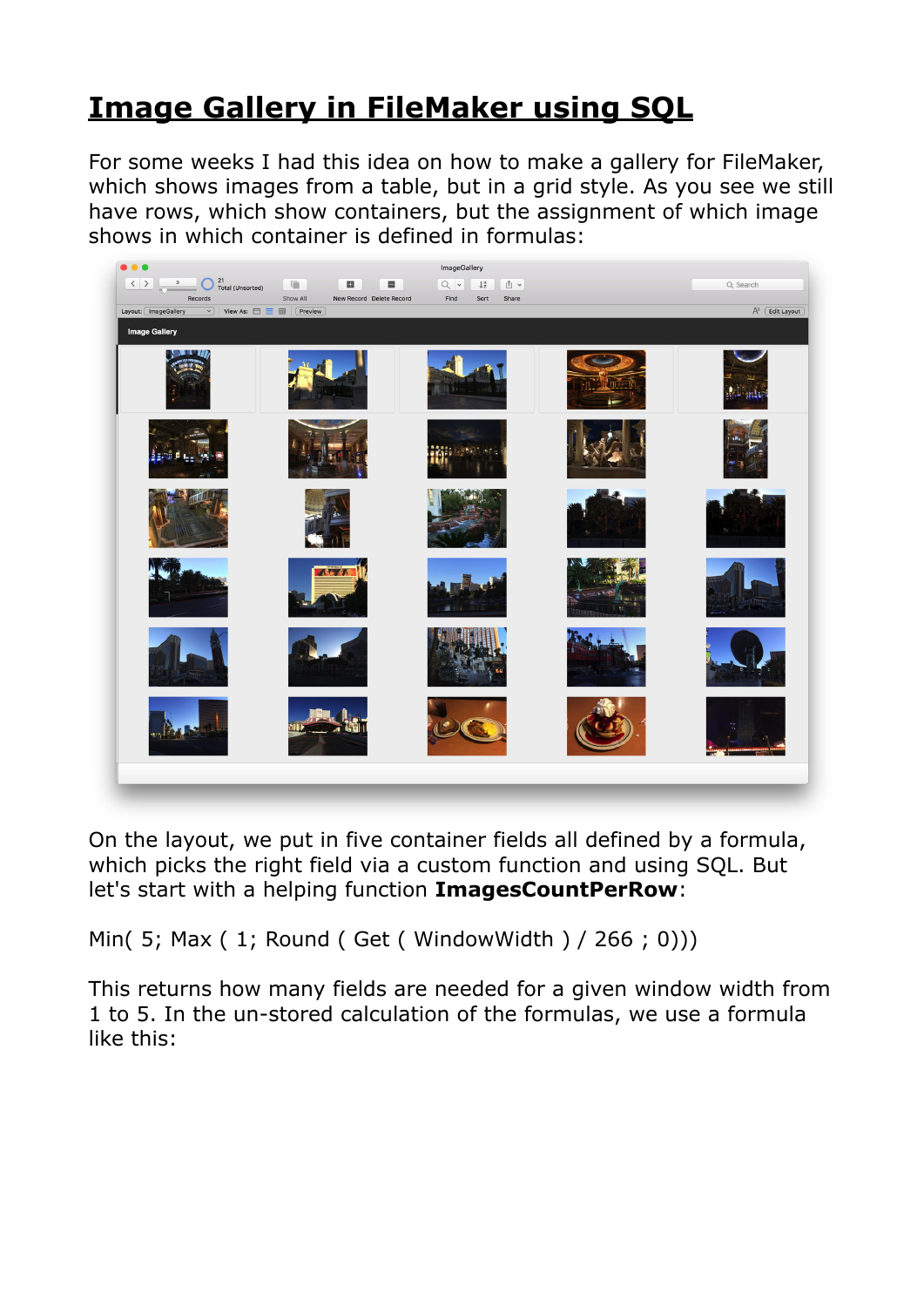```
Let ( 
\Gammax = 1:
w = ImagesCountPerRow 
]; 
If(w > = x; GetImage ( Get ( RecordNumber ); x; w); "")
\lambda
```
This checks how many fields are needed and calls GetImage only, if the current container index  $(x)$  is needed. So we only use the number of containers in a row which are visible.

The GetImage function takes the number of the record, the number of the field and the field count per row. We calculate the index of the container value we need and fetch it with SQL:

function **GetImage**(nRecord; nField; nFieldCount)

```
Let ( [ 
n = (nRecord-1) * nFieldCount + nField-1;"FM.SQL.Execute"; ""; "SELECT Image FROM Images
OFFSET " & n & " ROWS FETCH FIRST 1 ROWS ONLY" ); 
"IsError");count = If(error1 = 0; MBS( "FM.SOL.RowCount"; sql; n; 0); "");
error2 = MBS("IsError"); 
value = If(error1 = 0 and 0 <FM.SQL.Field"; sql; 0; 0);
""); 
error3 = MBS("IsError"); 
r = \text{If}(\text{error1} = 0; \text{MBS}(\text{''}\underline{\text{FM.SQL.Release}}); \text{sql}); \text{'''})] 
; If(error3 = 0 and error2 = 0 and error1 = 0; value; "'))
```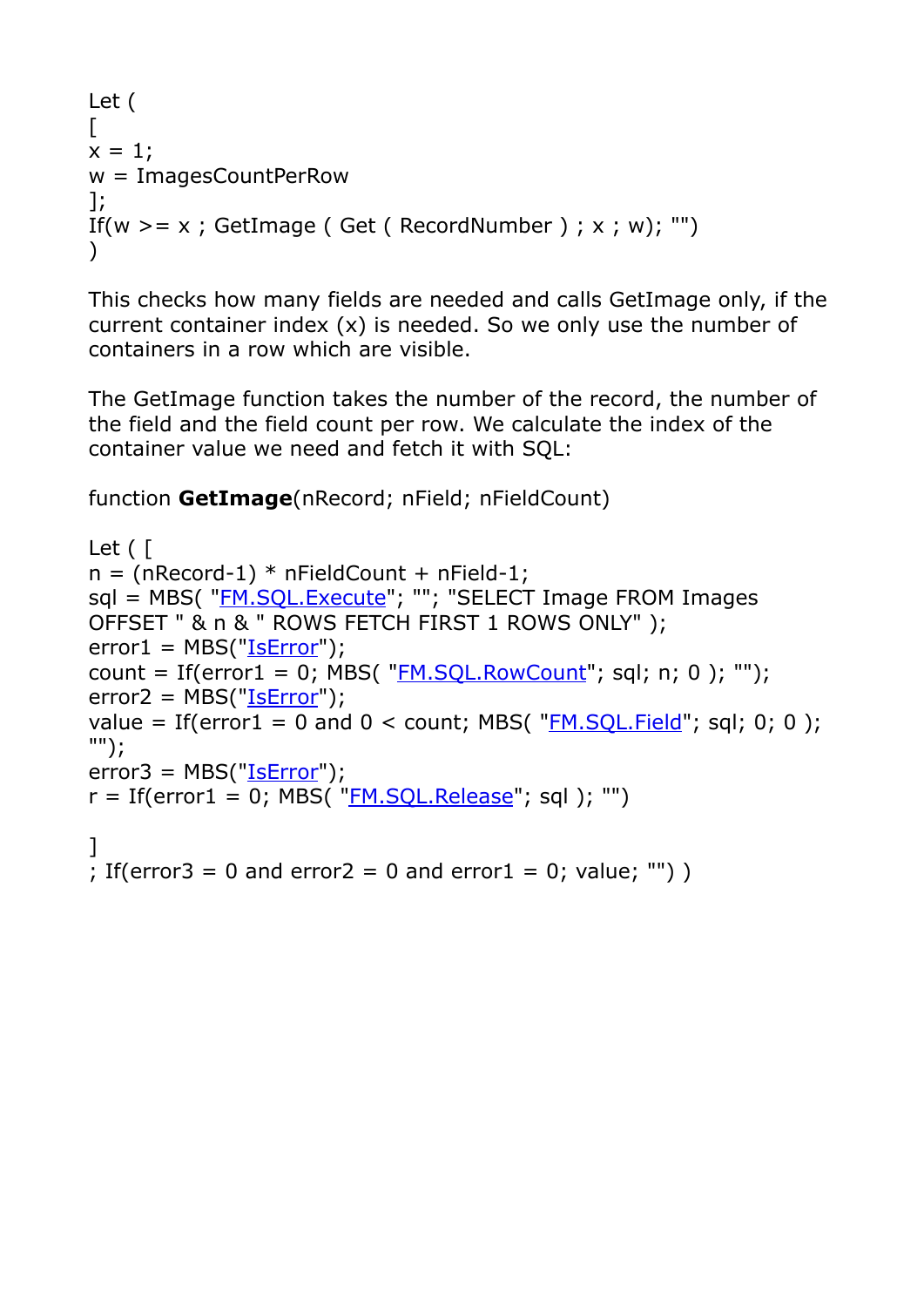

As you see we use If() functions with error status to make sure we only call further functions if the previous function worked. So [FM.SQL.Execute](http://www.mbsplugins.eu/FMSQLExecute.shtml) runs the SQL to find just the one container value we need using the offset command to skip some values before and only fetch one value. If we got a row, we fetch the field value of the first field. On the end we return the value or "" if not found.

On the layout, we can add a trigger for a script to refresh using the Refresh Window script step. This will cause the images to reformat and adjust to new window width.

The example is available with next plugin prerelease or today if you ask kindly.